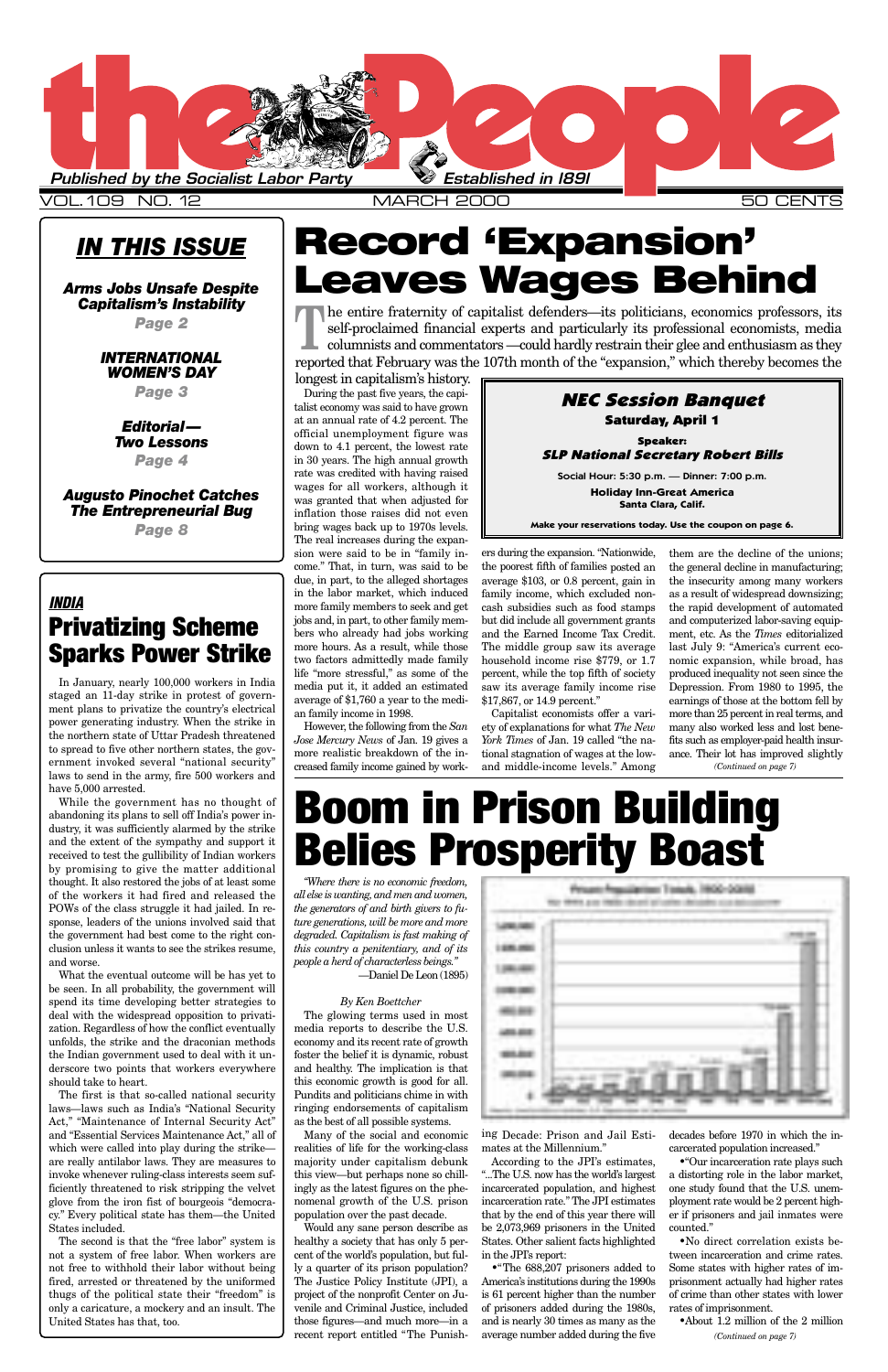#### *By B.B.*

its, the Lockheed Martin Corp. has<br>eliminated 7,400 workers from its<br>national payroll since last fall. The comn its unending quest for greater profits, the Lockheed Martin Corp. has eliminated 7,400 workers from its pany employs 11,000 workers in Fort Worth alone, but 800 of those jobs are among the latest to be eliminated.

For those workers whose jobs have been lost, news of the lowest unemployment rate in decades now being trumpeted in the media will come as small comfort. A diminished market is cited as justification for the layoffs. Demand for F-16s and C-130J transports has declined, commercial satellite demand is slumped and failed rocket launches have all impacted sales. The layoffs are anticipated to produce annual "savings" of \$160 million to \$175 million.

U.S. Sen. Kay Bailey Hutchinson (R-Tex.), ever vigilant of the threat of diminished votes from workers, offered the hope that the 800 jobs lost at Lockheed Martin in Fort Worth will be restored. The company is consolidating its military aviation division to that city, leading her to believe that will stimulate "Fort Worth [as] the spot where jobs gravitate...."

Perhaps more to the point, the layoffs are also part of the continuing jockeying for position among the few military aircraft giants. The Lockheed Corp. and the Martin Marietta Corp., after having merged in 1995, absorbed 20 other competitors. "They wanted to force the integration of the [merged] sectors," according to a Booz-Allen & Hamilton consultant. "Now they're

positioning for the next 10 years," he added.

Such "positioning" is done routinely, oblivious to the impoverishment and hardships forced upon the workers—ever pawns to be expended with impunity under this system. Hence, while the company was in a firing mood they also decided to get rid of 400 positions within their space division located in Sunnyvale, Calif., Denver and New Orleans.

There is no invention that personi-<br>fies the capitalist system more<br>than the private automobile. It is fies the capitalist system more wasteful of natural resources. It is a major source of environmental pollution. It promotes suburban sprawl, fragments social life and begets antisocial attitudes. It creates false conceits of property ownership and psychological illusions of power and domination. It is immensely profitable to practically the entire capitalist class. Hence, it is the quintessential commodity of the system, a "holy of holies," not to be called into question.

This effect depends largely upon continued world instability, international crises and/or the success of the militaryindustrial complex postulating threats to American capitalism's global domination and convincing their congressional delegates accordingly. All are likely, since capitalism engenders international conflict in protecting and enlarging its global markets.

This is part of the abominable "harmony" of ruin that pervades the capitalist system and of which Lockheed Martin offers an example. The contraption's normal operations generate international conflict. This in turn begets the need for armaments production. Their ensuing usage begets the need for further development and replacement.

One would think that this process offers the perfect job-generating mechanism. Think again. Lockheed Martin is no less keen to take advantage of labordisplacing technologies and all of the other devices that capital employs to eliminate labor and increase profits. Hence, the jobs Sen. Hutchinson anticipates being restored for the purpose of increasing the ability to visit mass destruction upon people, places and things are not at all assured.

A rational society will have its needs and its work; capitalism has its jobs. Not only do the jobs capitalism offers squander value—military hardware being the most prominent example—but the ever receding tide of jobs, the instability of job tenure and diminishing wages make the system more and more untenable.

## **Arms Jobs Unsafe Despite Capitalism's Instability**

#### *By B.B.*

In this spirit Alex Marshall of *The New York Times Magazine* (Jan. 23) reported on proposals to mitigate one of the proliferating invention's major contradictions: the inevitable expressway "gridlock" as opposed to the private automobile's faulty promise of the ease of wage slavery's mobility.

In San Diego electronic sensors installed at freeway entry ramps have been deployed to allow single occupant vehicles equipped with transponders to buy entry into underutilized HOV (high occupancy vehicle) lanes. The experiment, initially called "congestion pricing," used a pricing range of from 50¢ to \$8 for the privilege of moving in the fast lanes. This was the subject of discrimination charges, so the name was changed to "'value pricing' [!] under a federal pilot program in an effort to make it more palatable to the American driving public"—meaning, we suppose, the millions of workers who get trapped in the daily rush to work and the crush to get home again at night.



Another technological move afoot to make the private automobile compatible with its chaotic proliferation and indiscriminate use is the installation of roadway sensors, cameras and computers that report to navigationally equipped cars on weather, traffic, accidents and road conditions. In the political state's role of oiling the machinery of profitability, federal highway officials plan to have such a system in place by the year 2005. The analogy called forth by one official was that of the nations' air traffic whose volume has reputedly been doubled and tripled without additional new facilities. The ultimate absurdity in irrational technological solutions to traffic congestion is to "allow the same large number of cars currently on the highway to move at much higher speeds" by letting integrated computers drive cars rather than their occupants. The proposal would permit cars to move in dedicated lanes at speeds of up to 120 miles an hour "mere inches apart from one another." A test of eight Buick Le Sabres was successfully performed with

the vehicles spaced a car's length from one another traveling at 60 miles per hour. Large rigs might be the first to be placed in so-called "smart" lanes traveling at speeds of 100 miles an hour.

The thrust of the latter would be to constitute private and commercial vehicles in train-like configurations but lacking the efficiency and benefits of passenger or freight trains. One is led to wonder why not promote efficient trains with vehicular availability between destinations. But rational speculation is not the point of current traffic engineering or technology, imprisoned as it is within the narrow prerogatives of capitalist profit making. In fact, it is not our point either, for that rests entirely in the hands of socialist society.

Indeed, a rational approach to the issues of transportation can only emerge under socialism grounded upon production for use and not profit. In that context the transportation industrial union component of the overall industrial union government will democratically arrive at recommendations for the reorganization of the whole transportation network in coordination with other affected industries and society as a whole. In that event the role of the private automobile, or as likely, the personal automobile, will find its rightful place as a socially beneficial in-

vention of humankind.



**Hollow Victory for Farah Workers** (*Weekly People*, March 8, 1975)

Another example of just how hollow procapitalist union organizing "victories" can be for workers comes from San Antonio, Tex., where the Farah Manufacturing Co. recently announced the closing of two plants that would result in 1,200 workers losing their jobs. They join 300 other Farah workers who have been laid off since last November.

A year ago, the Amalgamated Clothing Workers of America was congratulating itself because Willie Farah had finally agreed to sign a contract with the union, ending a bitter 21-month strike by about 2,000 clothing workers in San Antonio and El Paso. AFL-CIO President George Meany said he thought the settlement could provide a "tremendous impetus" to efforts to unionize other clothing manufacturing firms in the Southwest.

What the ACWA considered a "victory" quickly developed into a grim disappointment for the workers, who had borne many hardships during the long strike. Some of them expressed their resentment over the "paternalistic" manner in which the ACWA conducted meetings during the strike. But the bitterest pill to swallow for those who survived for months on meager strike benefits of \$35 a week was the wage settlement in the contract.

The contract called for a wage increase of 80 cents an hour, only 20 cents more than Farah would have had to pay under the 1974 minimum-wage law. As *Fortune* magazine was to put it, "The minimumwage law passed this year would by itself have required a 60 cent raise for the lowest paid workers."

When the company signed on with the ACWA last year it employed about 5,500 workers. Now nearly a third have been laid off. No one has yet suggested that Willie Farah, who used police dogs to intimidate strikers, was dismissing employees in an effort to "weed out" workers who were active during the strike.

The two plants Farah has ordered closed were also shut down during the strike and weren't reopened until May and July of last year, months after a settlement was reached. In fact, the strike began at one of those plants in May 1972 when 500 workers walked off the job. They were later joined by 1,500 workers from Farah plants in El Paso.

The company spokesman who announced the decision to close the two San Antonio plants again claimed it was because of "the declining economic situation." Farah himself claims to have lost \$4.9 million in recent months despite increased sales for his company's products.

Regardless of what prompted Farah to close the plants, many of his workers are worse off now than before they received

the "benefits" of ACWAunionism.



# **Expressway Gridlock And Other Absurdities**

### *Stand Up & Be Counted*

A brief but eloquent appeal by the National Secretary of the SLP delivered at a Paris Commune commemoration urging all those who accept the revolutionary program and principles of the SLP to join its ranks and lend their support in doing its work.

By Robert Bills

**NEW YORK LABOR NEWS P.O. Box 218 Mtn. View, CA 94042-0218**

#### **8 pages—50¢ postpaid**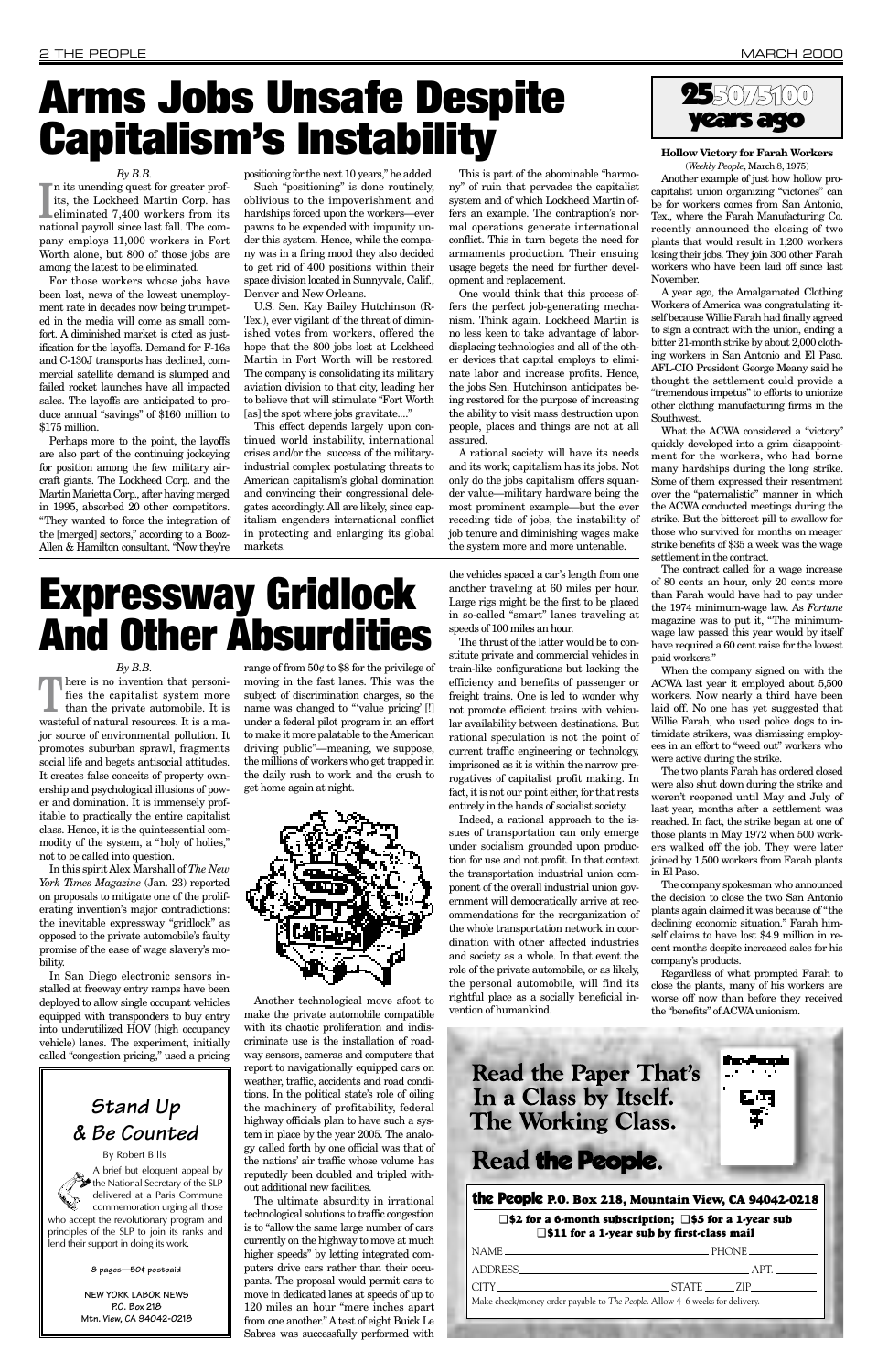#### *By B.G.*

movement emerged from the American Revolution as it did only a few years later during the French Revolution. t is perhaps strange that no women's movement emerged from the American Revolution as it did only a few We know, of course, of the many American women on the home front who supported their Patriot husbands in their struggle for liberty. Some women were even more active, following along behind the army, cooking and washing for their soldier husbands and nursing the sick troops. Mrs. Mary Ludwig Hays, or "Molly Pitcher" as she was dubbed by the soldiers, did figure prominently in the Battle of Monmouth in 1778, carrying water to the troops and, when her husband fell—either wounded or exhausted—taking his place at the cannon, loading it throughout the battle. Years later, in 1822, "Molly Pitcher," now Mrs. McCauley and twice widowed and supporting herself by menial labor, was remembered and honored for her war service by the Pennsylvania legislature, which awarded her \$40 and an additional annuity of \$40 for life.

One looks in vain, however, for a woman's liberation movement, either during or after the war, despite the fact that no woman had the same rights as a man. Most American women had not made the connection between British subjection of its colonies and male subjection of women.

There was therefore no movement for granting American women the same legal, political and social rights as males. Even the loophole in the New Jersey Constitution of 1776 that permitted women to vote was a benefit that lasted a mere 20 years.

There was, however, one prominent, well-read woman who keenly realized that the liberty for which Americans were fighting was incomplete, for it still left women under the traditional common-law suppression of males. Absent a women's movement in the country, Abigail Adams hoped to work through her revolutionary husband, John Adams, for improvement in women's condition. On March 31, 1776, she wrote to husband John, then a delegate to the Continental Congress in Philadelphia:

"...In the new code of laws which I suppose it will be necessary for you to make, I desire you would remember the ladies and be more generous and favorable to them than your ancestors. Do not put such unlimited power into the hands of the husbands. Remember, all men would be tyrants if they could. If particular care and attention is not paid to the ladies, we are determined to foment a rebellion, and will not hold ourselves bound by any laws in which we have no voice or representation.

"That your sex are naturally tyrannical is a truth so thoroughly established as to admit of no dispute; but such of you as wish to be happy willingly give up the harsh title of master for the more tender and endearing one of friend. Why, then, not put it out of the power of the vicious and the lawless to use us with cruelty and indignity with impunity. Men of sense



in all ages abhor those customs which treat us only as vassals of your sex."

John responded with amused condescension:

"As to your extraordinary code of laws, I cannot but laugh. We have been told that our struggle had loosened the bonds of government everywhere; that children and apprentices were disobedient; that schools and colleges were grown turbulent; that Indians slighted their guardians, and Negroes grew insolent to their masters. But your letter was the first intimation that another tribe, more numerous and powerful than all the rest, were grown discontented."

Abigail, seeing that her husband, revolutionary though he might be, had thoroughly internalized the common views of a woman's proper place, and not wishing to alienate him, replied firmly but gently:

"I cannot say that I think you are very generous to the ladies; for, whilst you are proclaiming peace and good will to men, emancipating all nations, you insist upon retaining an absolute power over wives. But you must remember that arbitrary power is like most other things which are very hard, very liable to be broken; and, notwithstanding all your wise laws and maxims, we have it in our power, not only to free ourselves, but to subdue our masters, and, without violence, throw both your natural and legal authority at our feet;—'Charm by accepting, by submitting sway, Yet have our humor most when we obey.'"

The quoted lines are from Alexander Pope's "Of the Characters of Women," and were undoubtedly inserted to appease John and soften the blow of Abigail's radical views. During the period of Abigail Adams' life, the time was not ripe for a woman's rights movement. That time would not come until later in the 19th century when women in significant numbers began to participate in the abolition movement. They then made the connection between suppression of all sorts, whether chattel slavery or suppression of rights on account of gender. In 1848, at the Seneca Falls Convention, there at last emerged a movement, led by women and joined by numbers of sympathetic males, that harkened back to Abigail Adams' plea to "Remember the Ladies."

*By B.G.*

In looking down the long corridor of history, it becomes evident how lengthy the struggle has been for women seeking social, economic and political equality. Whenever the feminist movement reaches a peak, a new issue of Mary Wollstonecraft's *A Vindication of the Rights of Woman* is published. It first appeared in England in 1792 and caused quite a sensation for its dramatic claim that true freedom meant the equality of *both* women and men. So popular did the book become that a second revised edition was issued later that same year. The London edition was soon followed by publication in Dublin, Paris and America. In the late 1860s, Susan B. Anthony serialized the book in her feminist newspaper *The Revolution*. During the first hundred years of its publication, four American and six English editions were published. In 1975, W.W. Norton and Co. issued the first annotated publication of *A Vindication of the Rights of Woman*, based on the second London edition of 1792, which represented Wollstonecraft's revisions and most mature thoughts on the subject. The 18th century was an age when women had few rights and little formal education. A married woman had no right to the property that she had held prior to marriage or that she had obtained after marriage. Whatever money or property she brought to marriage became her husband's property. Whatever she acquired after marriage also became her husband's. Save for basic reading, writing and ciphering, education on a par with male education was not thought to be a necessity for women, who were considered to be "the weaker sex"—flighty creatures with inferior mental capacities. The common practice



in women's education was to train women in household duties and in how to please their husbands.

An Englishwoman, Mary Macaulay, had protested against such a frivolous view of women in her 1790 book, *Letters on Education*. Mary Wollstonecraft was profoundly influenced by this book, and she reviewed it in the November 1790 issue of the *Analytical*. Thereafter, she developed and expanded upon the views of Mrs. Macaulay in her *Vindication*, published two years later.

That women were inferior to men in bodily strength Wollstonecraft readily admitted. This, she said, was the law of na-

ture and could not be denied. But she objected strongly to the condescending view which male-dominated society took of women. She wanted women treated like rational creatures instead of being viewed as though they were in a state of perpetual childhood. Woman is endowed with as much reason as man is. It was her conviction that the woman who is strong and healthy in body and who exercises her mind will, in managing her family, be the better wife and mother and will become the friend of her husband rather than his humble dependent. A woman, married or single, should be allowed to develop her true potential according to her talents and her desires. In her chapter taking issue with various writers who had sought to instruct women in life-long subservience to men, she aimed her most sustained criticism (15 pages) against Jean Jacques Rousseau and his *Emile or A Treatise on Education*. Although Rousseau was an Enlightenment thinker and an opponent of much of his contemporary society, he was in agreement with its views about women: The poor creatures had no minds and no means to advance beyond their vacuity. Their only role in society was to be of service to men, from cradle to the grave. Women's education, therefore, should always be in relation to men, to learn how to care for them in childhood and adulthood and to render their lives easy and agreeable. Without question Wollstonecraft considered this to be a degrading view of education. In demanding justice for one-half the human race, Wollstonecraft believed that she was serving the whole human race. Equality in society would mean a fuller life for both men and women.



*The People* (ISSN-0199-350X), continuing the *Weekly People*, is published monthly by the Socialist Labor Party of America, 156 E. Dana St., Mountain View, CA 94041-1508.

Periodicals postage paid at Mtn. View, CA 94042. Postmaster: Send all address changes to *The People*, P.O. Box 218, Mountain View, CA 94042-0218. Communications: Business and editorial matters should be addressed to *The People*, P.O. Box 218, Mountain View, CA 94042-0218. Phone: (650) 938-8359. Fax: (650) 938-8392.

Production Staff: Donna Bills, Ken Boettcher, Genevieve Gunderson, Nathan Karp. Robert Bills, acting editor.

Access *The People* online by using our gopher on the Internet at gopher.slp.org:7019 or set your browser to http://www.slp.org. Send email to: thepeople@igc.apc.org.

Rates: (domestic and foreign): Single copy, 50 cents. Subscriptions: \$5 for one year; \$8 for two years; \$10 for three years. By firstclass mail, add \$6 per year. Bundle orders: 5-100 copies, \$8 per 100; 101-500 copies, \$7 per 100; 501-1,000 copies, \$6 per 100; 1,001 or more copies, \$5 per 100. Foreign subscriptions: Payment by international money order in U.S. dollars.

*Abigail Adams.*

#### *Mary Wollstonecraft.*

## *FOR INTERNATIONAL WOMEN'S DAY* **'Remember the Ladies'**

*FOR INTERNATIONAL WOMEN'S DAY*

# **Mary Wollstonecraft: Rebel**

Do you know what the SLP stands for? Do you understand the class struggle and why the SLP calls for an end of capitalism and of its system of wage labor? Do you understand why the SLP does not advocate reforms of capitalism, and why it calls upon workers to organize Socialist Industrial Unions?

If you have been reading *The People* steadily for a year or more, if you have read the literature recommended for beginning Socialists, and if you agree with the SLP's call for the political and economic unity of the working class, you may qualify for membership in the SLP. And if you qualify to be a member you probably should be a member.

For information on what membership entails, and how to apply for it, write to: SLP, P.O. Box 218, Mountain View, CA 94042- 0218. Ask for the SLP Membership Packet.

## *Do You Belong?*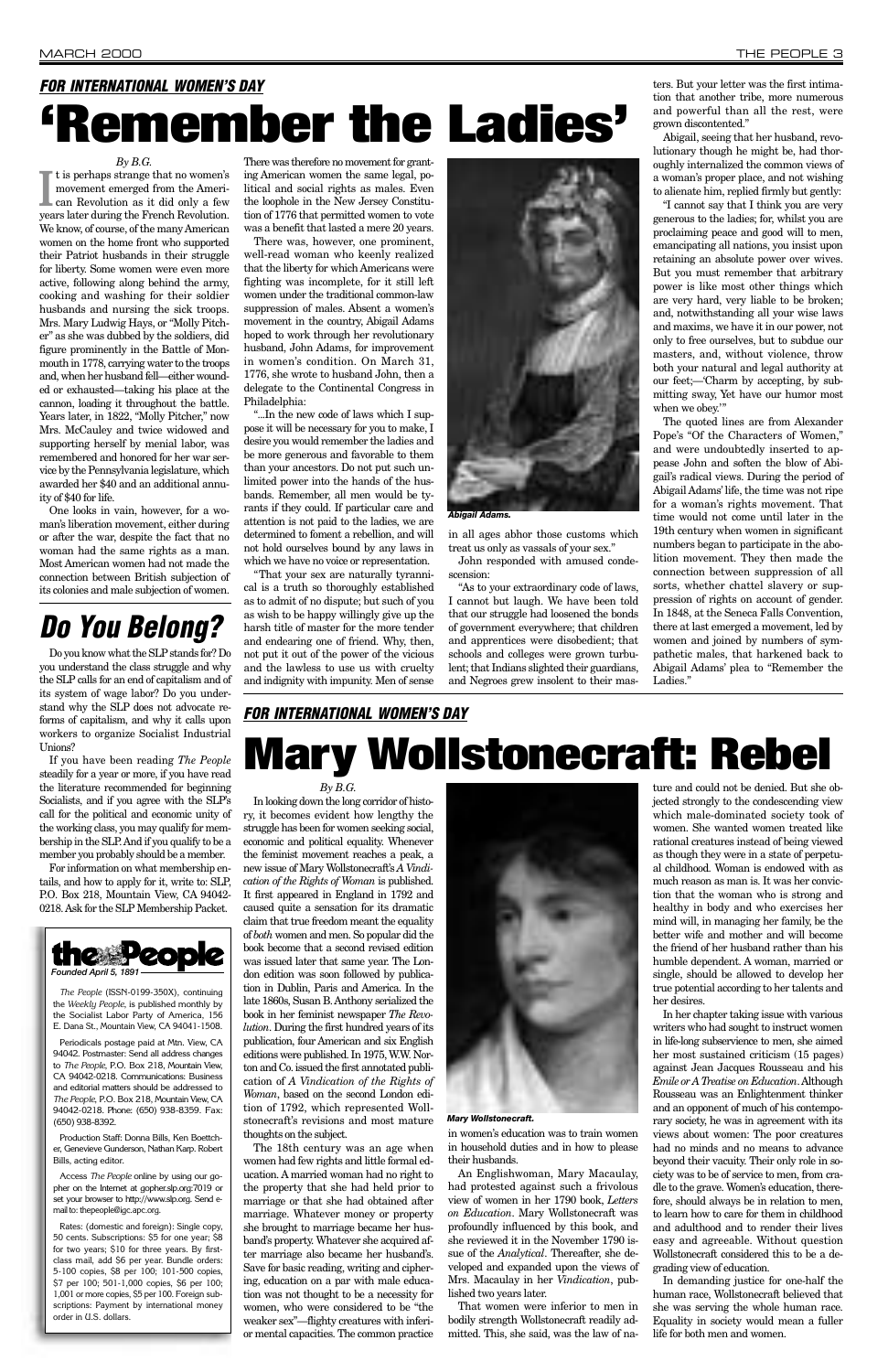Soon after it was crushed in the waning days of May 1871, Karl Marx described the Paris Commune as "the harbinger of a new society."

Although Marx's statement may seem unduly optimistic to us looking back over 129 years, no one should dispute that the Commune, and the events that surrounded it, were the harbingers of momentous events that were about to unfold.

The Franco-Prussian War, which preceded the Commune and the French Civil War, Marx described as "the most tremendous war of modern times"—but that terrible conflict pales in comparison to the two colossal world wars that followed.

French capitalism's monstrous slaughter of 30,000 working-class victims during and after the Commune's two-month struggle for life Marx described as "unparalleled" in history—but the massacre of the Communards, perpetrated by French militarism in service to French capitalism, fades in comparison to the monstrous toll of workingclass victims that world capitalism piled up during the 20th century.

If the Paris Commune was not the immediate harbinger of a new society, if Marx's optimism seems misplaced, it is only because the alternative was too horrible to contemplate. Who today would dispute that the events of the spring of 1871 were a forewarning of what would follow if Marx's expectation was not met?

The Paris Commune has been described as a socialist revolution, but it was not that. Socialism is a movement of the working class, whereas the Paris Commune was not, at least not at the start. It was a rebellion of the Parisian proletariat and petty bourgeoisie against the effects of a terrible war brought on by an overreaching ruling class, the economic hardships that war imposed on all sections of the Parisian population, and the treason of the French capitalist class, French militarism and the political flunkies who usurped state authority during the confusion that followed France's disastrous defeat at the Battle of Sedan, the Prussian capture of French Emperor Napoleon III, and the ensuing scramble for position and power.

After Sedan, the Prussians occupied the city of Versailles and laid siege to Paris. Economic life in the capital came to a virtual standstill. Unemployment, poverty and even starvation were widespread. In early March 1871, according to Stewart Edwards (*The Paris Commune 1871*), the government exacerbated the situation by adopting four measures.

One of those decrees lifted a moratorium that had prohibited the sale of goods deposited with the Mont de Piété, or state-run pawnshop. Many of those goods were tools that workers had pawned to fend off starvation for themselves and their families. A second decree allowed landlords to demand payment of rents that had not been paid since the siege of Paris began in October 1870.

A third "abolished what in effect had become a form of unemployment pay, the daily 30 sous allowance to the National Guard...." (Edwards)

The fourth measure allowed bankers to demand payment on overdue loans and interest from the owners of small factories and shops, which drove the petty bourgeoisie away from the government and towards the workers.

Accordingly, both sections of the Parisian population—the working class and the petty bourgeoisie—had their own grievances against the ruling class and the French state, which led them into a tenuous alliance. When the government negotiated a deal with the Germans, whereby French prisoners of war would be released to bring new

pressures on beleaguered Paris, the Germans vacated Versailles and the French government moved there from the provincial city of Bordeaux, where it had regrouped after the collapse of the French army and the German advance onto French soil.

Outraged by the arrogance and rapacious greed of the ruling class, and alarmed by the betrayal of a government led by monarchists and militarists, Paris began to prepare for the worst. As the probability of civil war increased, however, the unlikely alliance between the Parisian workers and petty bourgeoisie began to break down. When war became certain, the petty bourgeoisie became frightened and, together with many municipal bureaucrats, abandoned the city and marched to Versailles. The workers of Paris were left on their own as the Germans continued their siege from the north and Versailles, reinforced by its returning POWs, prepared to march on Paris.

The invasion of Paris began on the night of March 17, when troops sent from Versailles made an unsuccessful effort to seize the cannons of the Parisian National Guard. The Commune was declared on March 18, and during the next two months Paris struggled to keep the city running and get the economy going while waging a defensive war of street fighting and barricades against the army of Versailles.

Whether the Paris Commune was doomed to failure because of the seemingly overwhelming forces arrayed against it, or whether missed opportunities for early military successes that may have brought the rest of France to its aid was decisive, is a matter of dispute. The two articles reprinted in this issue as our annual tribute to the memory of the heroic Communards focus on other problems. Both are taken from *The Socialist*, the official publication of the now defunct Marxist-De Leonist Socialist Labor Party of Great Britain.



Despite the passage of time, these two articles highlight lessons taught by the experience of the Commune that are more germane to modern conditions than how the Communards waged their war of defense.

"The Greatest Lesson of the Commune" was written during World War II and is taken from the March 1941 issue of *The Socialist*. "The Commune and Unity" is of much earlier date. It comes from *The Socialist* of March 1912. This article locates a fatal weakness of the Commune in the early alliance between the working class and the petty bourgeoisie of Paris. "By avoiding false unity and substituting revolutionary teaching," it says, "we, the workers, can, by relying upon ourselves, destroy capitalism and usher in the Socialist Republic."

There is a second aspect to this question of unity that was not mentioned by the writer, but which is at least as important to the ultimate success of the socialist movement. If efforts to unify forces having different interests and different aims pose a danger to the movement, a failure to unite by those having identical interests, shared aspirations and a common goal can only hinder the movement by blocking its progress. That is why all those whose knowledge and acceptance of Marxist principles and the De Leonist program of Socialist Industrial Union should become members of the Socialist Labor Party.

Several footnotes have been added to enhance the value of these articles for today's reader. The names of the two writers are not known to us, but presumably they were members of the British SLP and convinced Marxist-De Leonists. Each drew a lesson from the Commune that is important. In our view, however, the neglect of either would be equally fatal when the working class finally decides that the Paris Commune was, indeed, "the harbinger of a new society."

#### **'Conscience'** (*Daily People*, Dec. 3, 1903)

The Rev. Dr. Thomas R. Slicer, pastor of All Souls' Church, recently delivered an address in Cooper Union of specific economic viciousness. Dr. Slicer roundly denounced "the millionaires who wring the life of the poor" and then, in the usual style of such gentlemen, proceeded forthwith to destroy whatever value there may be in such denunciation by giving an economically false explanation of the "benevolence" of the millionaire freebooters. Dr. Slicer's explanation is that "the millionaires give only to ease their conscience." The explanation is false, both in psychology and economics. It is false in psychology because the "millionaire's conscience" does not exist. It does not exist because it cannot exist; why it cannot exist is an economic demonstration.

The "millionaire" is a capitalist entity. As such he combines in his person a permanent and a transitory feature of "large production," of the sort of production that civilization demands.

The permanent feature is the concentration of large productive powers. This feature is permanent because without such concentration production is unequal to the needs of civilized society.

The transitory feature is the private ownership of such concentrated large productive powers. This feature is transitory because future society will not tolerate in private hands that upon which depends the life, liberty and pursuit of happiness of the people. As our political structure is democratic, so must the economic structure be. The Socialist Republic, whose outlines are heaving above the horizon, requires that the machinery of production must belong to the people in common, the same as their machinery of government.

It is owing to the combination of this transitory feature with the permanent one in one person that the peculiar thing, the "millionaire," springs up, and his qualities are developed.

The holding of \$1,000 for productive purposes in private hands generates the necessity to protect that \$1,000, and the instinct how to do it. There is but one way. It takes \$4,000 to buttress up that \$1,000; it takes \$16,000 to buttress up that \$4,000; it takes \$256,000 to buttress up that \$16,000. To make a long tale short, it takes \$4 million to picket the front, rear and flanks of \$1 million of productive wealth held in private hands; \$16 million to do the same for the \$4 million—and so on in an endless, and, consequently, selfdestructive chain. When the capitalist amasses wealth he does so on the identical principle that a general amasses troops and pickets. From this central maneuver flow a number of minor ones—that of "giving" among the rest. Every "gift" is an outpost, to give warning of danger, a barrier to keep danger out should it press, a picket to disarm hostility. That's what a general is taught to do; that's what the "millionaire" instinctively does. Andrew Carnegie's recent "gifts," especially the proffered one to the United States of \$10 million bonds on his newly launched steel trust, and unsalable for 10 years, is the most obvious illustration of the quality of the "gift." Conscience has no more to do with the transaction than with a dog's burying of his bone.

To place capitalist gifts on the ground of a self-extorted balm to conscience is to convey a false structural notion of modern society. The act is vicious. It is all the more vicious when, as does Dr. Slicer, the vicious notion is conveyed within the sugar coating of a just denunciation of the capitalist brigands.

## what is socialism?

## *Two Lessons*

### *A De Leon Editorial* **Capitalist 'Gifts'**

*When capitalists give multimillion-dollar gifts to endow universities, establish foundations, assist worthy causes or help the poor, it is not a matter of conscience, but of self-defense.*

Socialism is the collective ownership by all the people of the factories, mills, mines, railroads, land and all other instruments of production. Socialism means production to satisfy human needs, not, as under capitalism, for sale and profit. Socialism means direct control and management of the industries and social services by the workers through a democratic government based on their nationwide economic organization.

Under socialism, all authority will originate from the workers, integrally united in Socialist Industrial Unions. In each workplace, the rank and file will elect whatever committees or representatives are needed to facilitate production. Within each shop or office division of a plant, the rank and file will participate directly in formulating and implementing all plans necessary for efficient operations. Besides electing all necessary shop officers, the workers will also elect representatives to a local and national council of their industry or service—and to a central congress representing all the industries and services. This all-industrial congress will plan and coordinate production in all areas of the economy. All persons elected to any post in the socialist government, from the lowest to the highest level, will be directly accountable to the rank and file. They will be subject to removal at any time that a majority of those who elected them decide it is necessary.

Such a system would make possible the fullest democracy and freedom. It would be a society based on the most primary freedom—economic freedom.

For individuals, socialism means an end to economic insecurity and exploitation. It means workers cease to be commodities bought and sold on the labor market and forced to work as appendages to tools owned by someone else. It means a chance to develop all individual capacities and potentials within a free community of free individuals.

Socialism does not mean government or state ownership. It does not mean a state bureaucracy as in the former Soviet Union or China, with the working class oppressed by a new bureaucratic class. It does not mean a closed party-run system without democratic rights. It does not mean "nationalization," or "labor-management boards," or state capitalism of any kind. It means a complete end to all capitalist social relations.

To win the struggle for socialist freedom requires enormous efforts of organizational and educational work. It requires building a political party of socialism to contest the power of the capitalist class on the political field and to educate the majority of workers about the need for socialism. It requires building Socialist Industrial Union organizations to unite all workers in a classconscious industrial force and to prepare them to take, hold and operate the tools of production.

You are needed in the ranks of Socialists fighting for a better world. Find out more about the program and work of the Socialist Labor Party and join us to help make the promise of socialism a reality.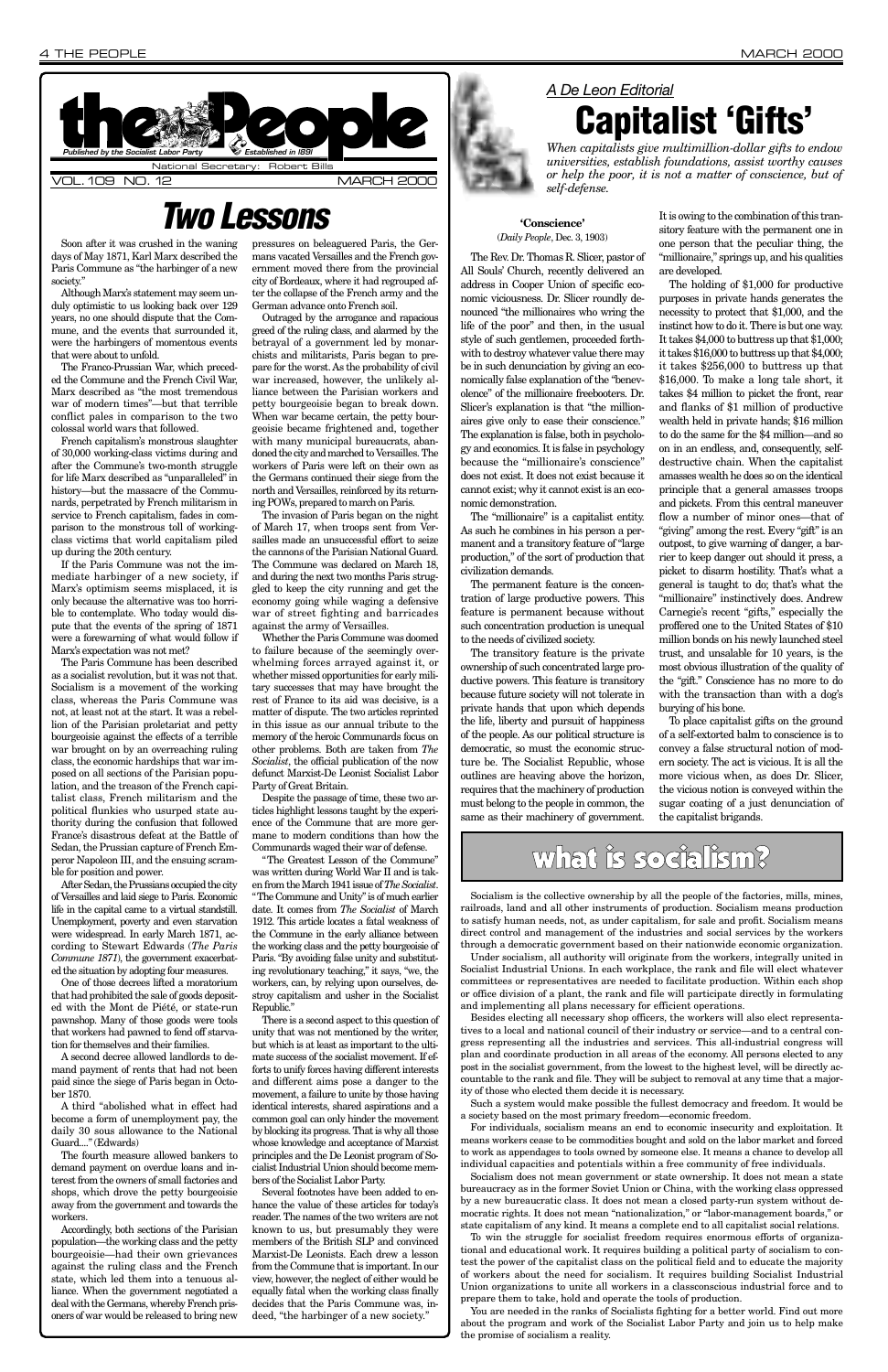## **The Commune And 'Unity'**

#### *By W.P.*

**W**e learn from the past. True it is<br>there are many who criticize the<br>mistakes of the past generations. there are many who criticize the mistakes of the past generations. There are some who seem only grateful to our forefathers for their struggles that brought success. It is better to have struggled and failed than never to have struggled at all. Historic mistakes are sometimes the bitter price paid for ultimate victory. The errors of the past should be a guiding light for future action. A movement like the modern socialist one can neglect the history of past failures only at its peril. We can glean from the Paris Commune many points that should strengthen us in our struggle against capitalism.

Many critics of the Paris Commune are positively jubilant over the discord and hostility that prevailed within the council elected by the Paris populace....The critics contend that this "socialist" council, by its internal dissension, proves beyond confutation the impossibility of ever getting humanity to work together in a harmonious manner. From the discord existing within the council the anti-Socialists' claim that they are right in their contention that "human nature" must be changed before any alteration in society can take place.

We desire to examine the circumstances that provoked the Commune, and to see if there is not something behind the reason the members of the Commune Council quarreled even when the government troops were hammering down the gates of Paris.

Before the inauguration of the Commune the French government at Bordeaux repeatedly insulted the Parisians by a series of impudent and blundering demands. We know that the government was highly eager to reinstate the monarchy,1 but was afraid of Paris, the population of that city controlling numerous formidable cannons—those delightfully persuasive arguments of Winston Churchill & Co. during strikes.2 The government's hatred and fear of Paris led it to make many attacks on Paris, which incurred not only the opposition of the Socialists, *but of other sections [of the population] that had no sympathy with the final aim of the revolutionaries*.

**The first anniversary to be celebrated**<br>by the international working class<br>movement was that of the Paris by the international working class movement was that of the Paris Commune. It is fitting it should be so, for of all the struggles of France during the 19th century, the Commune was more definitely a working-class effort than any. The "Social Republic" of the February Revolution [1848], says Marx, "did but express a vague aspiration after a republic that was not only to supersede the monarchical form of class rule, but class rule itself. The Commune was the positive form of that republic." The working-class character of the Commune was shown in one of its first statements, published in the *Journal Officiel*, in which it declared: "The proletarians of Paris, amidst the treasons and failures of the ruling classes, have understood that the hour has struck for them to save the situation by taking into their own hands the direction of public affairs." It was just that class character of the movement that united the capitalist class of Europe against the Parisian workers as nothing else could have done. If any worker should doubt that the capitalist class of all countries is united as one against the working class, let him think for a moment of the Paris Commune and the attitude of the capitalist governments of Europe, as well as of the capitalist press of Europe.

## **Greatest Lesson Of the Commune**

*That after the most tremendous war of modern times, the conquering and the conquered hosts should fraternize for the common massacre of the proletariat—this unparalleled event does indicate, not as Bismarck thinks, the final repression of a new society upheaving, but the crumbling into dust of bourgeois society. The highest heroic effort of which old society is still capable is national war; and this is now proved to be a mere governmental humbug, intended to defer the struggle of the classes, and to be thrown aside as soon as that class struggle bursts out in civil war. Class rule is no longer able to disguise itself in a national uniform; the national governments are one as against the proletariat!*

—Karl Marx

At the close of the war between Germany and France, a war in which the German army had besieged Paris for four months and starved it into surrender, the self-appointed government of France made a deal with the invaders and united their efforts to crush the workers of Paris. The German army was to hasten the release of prisoners of war, so that they might be used to crush the Commune; and that army, stretched in a line to the north of Paris, was to cut off any retreat of the Communards to the north. That fraternal assistance between the ruling classes of Germany and France carries a lesson that should not be forgotten. Differences between the ruling classes in other countries are dropped and the whole class becomes one when it is a case of keeping the working class in subjection.

### **The Aims of the Commune**

Thanks to the efforts of the ruling class, who have carefully seen to it that precious little information of the facts should reach British workers, and only such distortions as those concocted by its own penny-a-liners should be published, the workers of this country know very little of the Commune. The following are a few of the facts.

<sup>1</sup>A majority of the National Assembly were monarchists. According to one source, 200 were "Legitimists" who wanted to restore the old Bourbon line of kings toppled by the French Revolution and restored for a time after Napoleon's defeat at Waterloo. An equal number were "Orleanists" who favored that line of claimants to the throne. A smaller group of 30 wanted the Napoleonic line restored to power. These divisions, widespread opposition among French workers, farmers and other petty bourgeois, and bickering between the two primary pretenders to the French crown, finally torpedoed the monarchists' schemes.

One of the briefest outlines of the Commune itself is given by Marx. "The Commune was formed of the municipal councilors, chosen by universal suffrage in various wards of the town, responsible and revocable at short terms. The majority of its members were naturally workingmen, or acknowledged representatives of the working class. The Commune was to be a working, not a parliamentary, body, executive and legislative at the same time. Instead of continuing to be the agent of the central government, the police was at once stripped of its political attributes and turned into the responsible and at all times revocable agent of the Commune. So were the officials of all other branches of the administration. From the members of the Commune downwards, the public service had to be done at *workmen's wages*." But the Commune, or, as it was called, Communalist, movement was to be no mere local affair. It aimed at the unity of the entire country in district Communes, which, in turn, were to be united in a National Delegation, the delegates to which, as in the local Communes, were to be removable at any time. That Communal Constitution, if it became a fact, clearly meant the destruction of state power. The latter is claimed to be independent of, and above, the nation. The Communal Constitution was, in every detail, to be a part of and subject to the elected representatives of the Communes, together with all administrative organs. Even judges were to be stripped of their dictatorial power, to be elected by the people, and removable if they failed to give satisfaction to the workers who elected them. Though the Constitution did not look beyond the national frontiers, its authors did expect it would go further, and that it would become the basis of that "Universal Republic" they visualized in the future.

From Bordeaux the government arrogantly demanded that all overdue rents and commercial bills be paid at once. The stupidity and insolence of such a demand may be easily recognized when we remind our readers how long Paris had been in a state of siege, a condition of things which completely dislocated industry. There is no denying the effects this action of the government had on the small middle class and workers, these two sections [of the population] were in open revolt against the government. The National Guard had their pay stopped, and those heroic defenders of Paris must have been incensed at the ingratitude of the government. When the *(Continued on next page)*

That Communal Constitution never got beyond the stage of a skeleton draft. From the first the Commune had to fight for its life against the Versaillese army and lasted but two months.

#### **The War of Defense**

# **Our Tribute to the Communards of 1871**

## **The 'Wall' of Père-Lachaise**

"Saturday morning [May 27, 1871] dawned foggy and raining, for the second day running. The fighting was now confined to Belleville. There was little ammunition left....Some of the last fighting this day took place in the Père-Lachaise cemetery, which the 200 National Guards there had foolishly failed to put into a proper state of defense. The army blew open the gate, and there was bitter handto-hand fighting among the tombs in the heavy rain and failing light, enemies falling and dying in the same grave. The last of these combatants fell by the busts of Charles Nodier and Balzac. Those not killed in the fighting were lined up against the wall in the eastern corner of the cemetery and shot. The killings continued for several days afterwards.

\*\*\*\*\* "Nine years later, in 1880, a few days after the first time 14 July [Bastille Day] had been celebrated as a national holiday, and after several previous attempts had failed, a general amnesty was voted. This was the result of Republican and Socialist electoral victories, culminating in the election of the shoemaker Trinquet, ex-member of the Paris Commune, as a Socialist deputy for Belleville in June 1880. Just previously, on 23 May, 25,000 had responded to the appeal of Guesde and the Socialists, in spite of police attacks, for the first demonstration at the 'Wall' of Père-Lachaise."

—Stewart Edwards, *The Paris Commune 1871*



The members of the Thiers government had scuttled out of Paris in a fashion more speedy than dignified.<sup>1</sup> No sooner were they safe in Versailles than they set to work to organize war on the Commune. They were boastfully ready to shed the last drop of blood, somebody else's blood, and not their own, to teach the recalcitrant workers of Paris a lesson. With the aid of Bismarck they organized an army and the attack began only a few days after the Commune was elected. The conduct of the war in its pitiless bru-*(Continued on next page)*

1 Adolphe Thiers (1797–1877) was a monarchist who had been premier of France twice during the reign of Louis-Phillippe—for eight months in 1836 and again for eight months in 1840. "Thiers was consistent only in his greed for wealth and his hatred of the men who produced it," Marx said of him. "Having entered his first ministry under Louis-Phillippe as poor as Job, he left it a millionaire. His last ministry under the same king...exposed him to public taunts of peculation in the Chamber of Deputies...." Despite a "private life as infamous as his public life is odious" (Marx), the monarchist-controlled National Assembly at Bordeaux chose Thiers to head the provisional government in February 1871. After successfully urging that body to accept the peace terms negotiated with the Germans, he ordered troops of the line into Paris to crush the Commune. Several months later, in August 1871, the National Assembly dubbed him president of the republic. Despite his slavish service to the ruling class, including the massacre of the Communards, the monarchist majority in the National Assembly eventually decided that he was "insufficiently 'conservative.'" (*Encyclopedia of World History*) He resigned from office in May 1873.

2 As British home secretary during the general strike at Liverpool in 1911, Churchill sent two warships and troops to intimidate the workers and break the strike.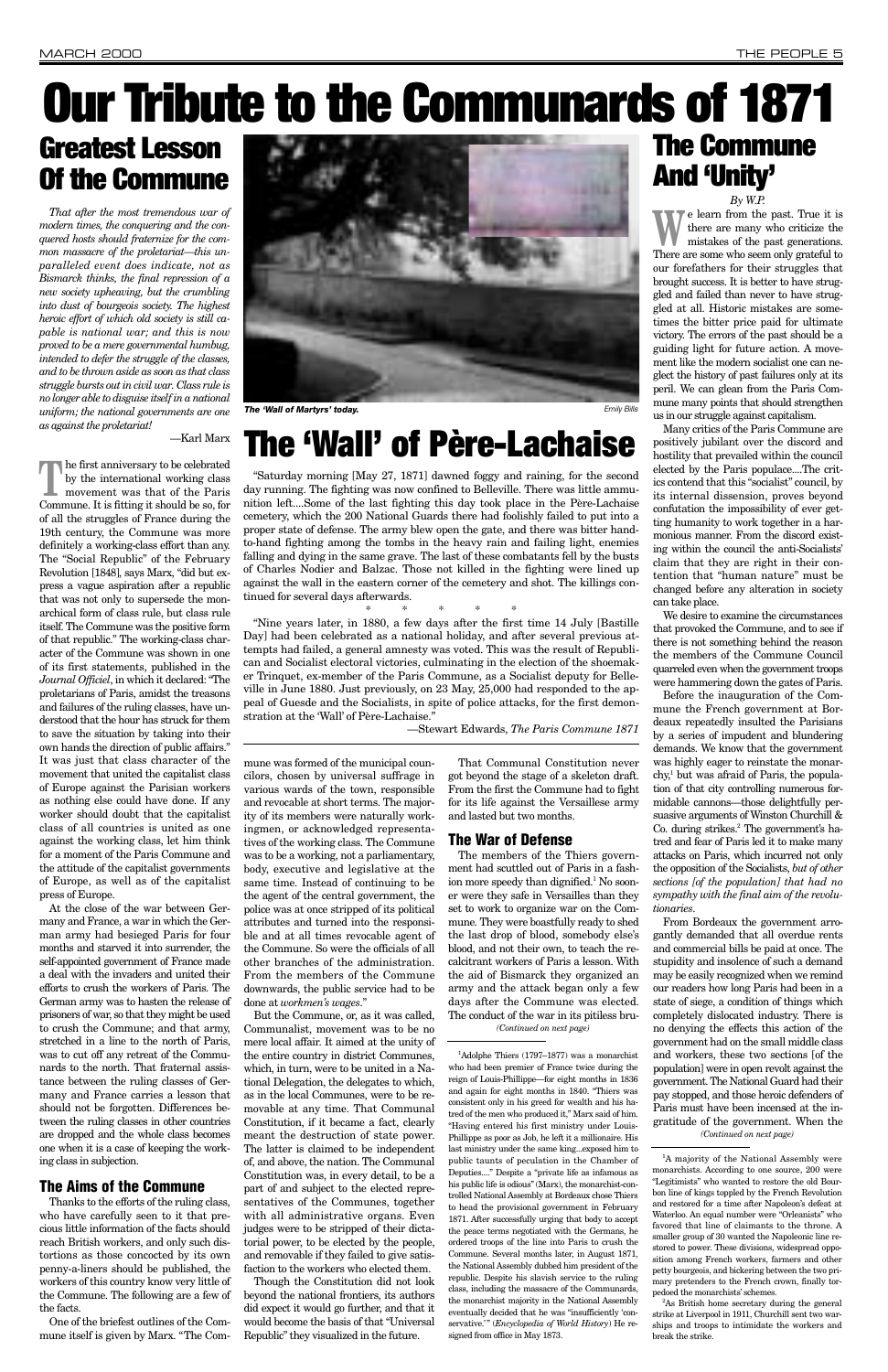clique at Bordeaux suppressed the Republican journals, it aroused the opposition of the Republicans. The determination of the government to humiliate Paris may be judged from the fact that it decapitalized that city. In Paris a large portion of the population worships their city, they consider it the pivot around which civilization revolves; these patriotic Parisians shrieked when Versailles was nominated the capital of France. To all these elements of revolt against the government, we must add the Socialists, who hoped to gather all the rebellious units in one movement against capitalism and proclaim the overthrow of that system.

The desire for "unity" of the rebel forces was realized when the "psychological moment" arose. Unity of forces is a peculiarity of intense moments in history. Under certain conditions the chemist can unite elements that fly apart at the slightest change of conditions. A study of history shows that sections [of the population] have united not because of solidarity of purpose, but rather due to a sentimental yearning. In many cases superficial unity covers a multitude of weaknesses that produce paralysis in the "united" organization....Unity does not always mean strength. Milk is not strengthened by *uniting* it with water. *Unity can only mean strength when the units are agreed upon the final aim of their endeavors and upon the methods of obtaining that end*. Where these conditions are not fulfilled disaster must overtake the "united" elements. Disaster overtook the communal council. After the Commune was proclaimed, after the middle class gained their point concerning their overdue commercial bills and rents, they had no sympathy with the Socialists, whom they considered too extreme. When the patriotic Parisians realized what fighting the government meant their ardor and enthusiasm suddenly cooled. Even the Republicans could not work with the Socialists, whose demands were too revolutionary. In a word, the various elements united against the government found their aims were not the same, hence the bickering and

tality has not been equaled, unless it be by the German-Italian conquest of Spain<sup>2</sup> with its cowardly and inhuman slaughter of unarmed and helpless people of all ages and sexes, as at Malaga and Guernica,<sup>3</sup> and so forth.

> quarreling in the communal council, where the antagonism of interests found its highest expression. We find, therefore, that the material interests of the various elements were not identical, and consequently these differences had to be fought out and were fought out. The friction within the council is thus traced to the conflict of interests and not to the weakness of human nature.

> We learn from the past. We Socialists learn from the Commune the valuable lesson that under no circumstances must the revolutionary movement aid or seek the aid of organizations whose aims and objects differ from those of revolutionary socialism. We learn from the Commune that no unity is possible where every unit is not agreed as to the objective and method of attainment. By ignoring this lesson we may rush into the arms of those who would betray and leave us in the lurch at the last moment, as the non-Socialist elements did with the Parisian workers in 1871. We must shun alliances and spurn treaties with the capitalist class. Our demand for social ownership must be made in language plain and explicit. Our hostility must be class hostility, organized hostility. Our quarrel is with the capitalist class: we do not reckon with or recognize individuals. We must not descend to that quintessence of idiocy that impelled Ben Tillett<sup>3</sup> to advocate the murder of individual capitalists (vide *Forward*, Feb. 17).

## **ACTIVITIES**<br>Activities notices must be re- information please call Sid at

By education and organization we can raise the united army of labor on the political and industrial field. By avoiding false unity and substituting revolutionary teaching, we, the workers, can, by relying upon ourselves, destroy capitalism and usher in the Socialist Republic.

This lesson the failure of the Commune teaches us.

—from *The Socialist*, March 1912

3 Ben Tillett was a leader of the dockers' union who, despite his militant rhetoric during the 1911 general strike, became an ardent supporter of British involvement in World War I and an opponent of strikes.

<sup>3</sup>Malaga was the scene of a major battle during the Spanish Civil War of the 1930s, and Guernica was one of the first cities in history to suffer civilian casualties resulting from air raids.

## **. . . Greatest Lesson**

held at the Central Library, but held from 2-4 p.m. on Sunday, the exact time varies. For more March 5 and on Sunday, April 9. **Discussion Meetings—**Section Milwaukee will conduct discussion meetings at the Milwaukee Public Central Library, first floor meeting room, 814 W. Wisconsin Ave., Milwaukee. The meetings will be

By the end of May the Communal forces were defeated. Isolated from the rest of the country, the Paris Commune had no chance. Its last stand, the Père-Lachaise Cemetery, witnessed scenes of brutality to a conquered foe such as the world had rarely known. Between one and two hundred of the conquered Communards were lined up against the cemetery wall and murdered in cold blood. That was but the beginning of a massacre of the population of Paris in which neither age nor sex was spared. For two months the slaughter was continued and the river Seine ran blood. Even then it was only halted by the fear of pest from the putrefying bodies of the victims. In those days there was no more mercy for a woman or a girl than for a man. How many were massacred? Who shall say? It has been said that, discounting the largest estimates, there were probably 30,000 slaughtered. Others died in the prisons, and still others on prison ships and in transportation.

> Enclosed is my check/money order in the amount of Please make the following room reservations for the undersigned for Saturday, April 1, at the Holiday Inn, 4200 Great America Parkway, Santa Clara, Calif., at the rate of \$86.50 per night, tax included. I will share these quarters with \_\_\_\_\_\_\_\_\_\_\_\_\_\_\_\_\_\_\_\_\_\_\_\_\_\_\_\_\_\_\_\_\_. I will arrive (day and date)\_\_\_\_\_\_\_\_\_\_\_\_and depart\_\_\_\_\_\_\_\_\_\_\_\_. NAME ADDRESS APT. CITY STATE ZIP

#### **A Lesson of the Commune for Us**

Without a doubt there are many lessons to be gleaned from the record of the Commune. There is one we specially would urge on present-day workers. It was stated many years ago in *The Socialist* and is worth recalling:

"The fundamental weakness of the Commune lay in the fact that the French working class was not economically organized: The word was there, and the idea, and heroic and devoted men were there, and they had arms in their hands; but falsifying the word and the ideas, and paralyzing the physical force in its service, was the fatal absence of working-class education and organization on the economic field.

 $\begin{array}{cc} * & * & * \\ * & * & * \\ * & * & * \\ * & * & * \end{array}$ 

cated only on its negative side of opposition to capital, conscious and active only on its negative side....

\*\*\*\*\* "The absence of working-class economic organization shows itself fatally in the character and in the division of the Commune.

"From another side it presents itself glaringly in the obstacle of organization, which, with all the devotion of its best, the Commune could not surmount.

\*\*\*\*\* "Enemy of capitalist society, the Commune was at the same time immured within it. Prisoner in Paris, and prisoner of its circumstance, the sole policy that was the natural expression of its being was the one policy impossible—to render the instruments of labor to the working class. The working class had no institution—no economic or-

ganization—to accept them. One government can succeed another, and a minority by fortune or audacity possess itself of public power. But if it does so in the name of the social revolution it compromises and adapts itself to its surroundings, or it falls; for the institution of a new order of society such as that promised by the Socialist Movement cannot be improvised on the spur of the moment, or brought into being by governmental decrees."

Before the working class can possess itself of the tools of production it must have its industrial organization fashioned and ready to take them and to operate them. It is the most important lesson of the Commune.

—from *The Socialist*, March 1941

**ceived by the Monday preced-**503-226-2881. The general pub**ing the third Wednesday of the** lic is invited. **month.**

#### **OHIO**

#### **North Royalton**

**Paris Commune Commemoration Social—**The public is invited to Section Cleveland's Paris Commune commemoration social on Sunday, March 12. Begins at 1:30 p.m. at the Burns' residence, 9626 York Rd., North Royalton. Refreshments will be served. For more information please call 440- 237-7933.

### **OREGON**

#### **Portland**

**Discussion Meetings—**Section Portland holds discussion meetings every second Saturday of the month. Meetings are usually

#### **PENNSYLVANIA**

#### **Philadelphia**

**House Party—**Section Philadelphia will host a house party for the benefit of the National Executive Committee Banquet fund. The house party will be held on March 12, from 2–5 p.m., at the home of George Taylor, 7467 Rhoads Street, Philadelphia. Speaker: Matt Keeley. For more information call 216-673-1170 or e-mail slpphilly@aol.com.

#### **WISCONSIN**

#### *(Continued from page 5)*

# **. . . Commune and 'Unity'**

#### *(Continued from page 5)*

### **To Break the Chains Of Wage Slavery, Workers Need Socialist Education.**

### **Support the SLP's Socialist Education Fund**

**Yes! I want to help support the SLP***.* **Enclosed please find my contribution of \$ .**

| NAME                                                                                                                                                                      |                                     |      |
|---------------------------------------------------------------------------------------------------------------------------------------------------------------------------|-------------------------------------|------|
| <b>ADDRESS</b>                                                                                                                                                            |                                     | APT. |
| CITY                                                                                                                                                                      | <b>STATE</b>                        | ZIP  |
| [ ] Please send a receipt. (Contributions are not tax deductible.) Please do not mail<br>cash. Make your check/money order payable to the Socialist Labor Party. Send to: |                                     |      |
|                                                                                                                                                                           | Socialist Labor Party, P.O. Box 218 |      |
|                                                                                                                                                                           | Mountain View, CA 94042-0218        |      |
|                                                                                                                                                                           |                                     |      |

#### SLP • P.O. BOX 218 Mtn. View, CA 94042-0218

Please do not mail cash. Use separate sheet if necessary. Make check/ money order payable to the Socialist Labor Party. All reservations must be made through the SLP, not the Holiday Inn, and must be received by Friday, March17.

|               | ADULTS CHILDREN<br>CHICKEN MARSALA VEGETARIAN                                                                                                                                             |         |
|---------------|-------------------------------------------------------------------------------------------------------------------------------------------------------------------------------------------|---------|
| NAME.         |                                                                                                                                                                                           |         |
| ADDRESS_      |                                                                                                                                                                                           | .APT.__ |
| CITY THE CITY |                                                                                                                                                                                           |         |
|               | Please don't mail cash. Checks/money orders payable to the Socialist Labor Party. Reserva-<br>tions must be made through SLP, not Holiday Inn, and must be received by Tuesday, March 28. |         |
|               | eservations                                                                                                                                                                               |         |
|               |                                                                                                                                                                                           |         |
|               |                                                                                                                                                                                           |         |



<sup>&</sup>lt;sup>2</sup>During the Spanish Civil War of the 1930s, Nazi Germany and fascist Italy sent tens of thousands of "volunteers" to help assist the insurgent fascist forces led by Gen. Francisco Franco. Although the German and Italian "volunteers" did not "conquer" Spain, their role was an essential factor in Franco's ultimate success in 1939.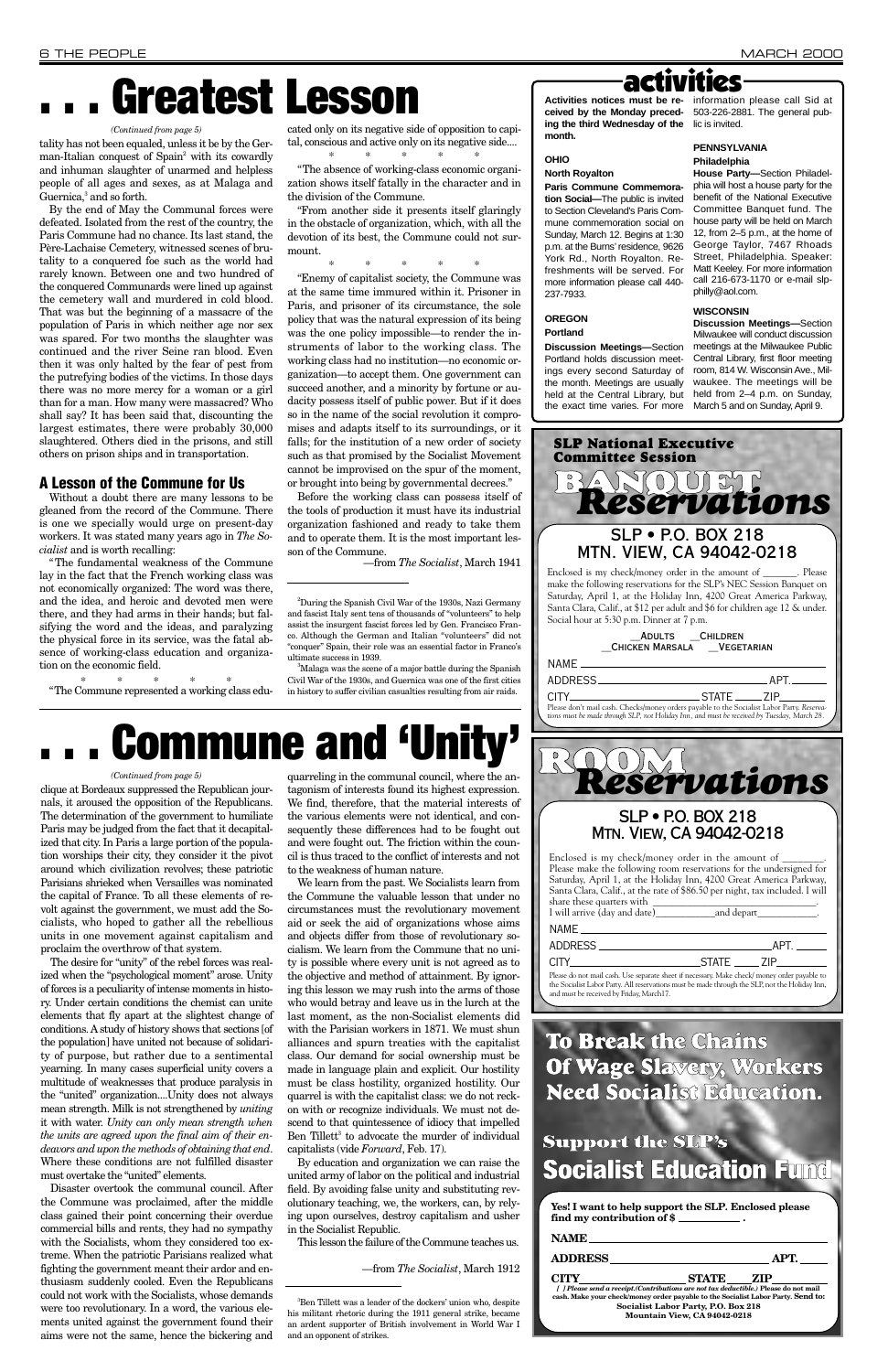U.S. prisoners are incarcerated for nonviolent offenses—mostly crimes against property and drug offenses. Government at all levels spends "50 percent more incarcerating [nonviolent] offenders than the entire \$16.6 billion the federal government is currently spending on welfare programs that serve 8.5 million people."

While official figures show unemployment under 5 percent, these figures conveniently ignore not only the 2-million-strong prison population, but also a similar number of workers who have given up looking for work, and millions more who need fulltime jobs but can only find part-time work.

•The racial bias of the justice system is clear. In 1997, for example, "even though African Americans made up only 13 percent of the population, half of the 1.2 million state and federal prisoners were

African American."

What all the above really demonstrates is that the U.S. capitalist socio-economic system, far from being healthy and vibrant, is actually deteriorating. It is increasingly exhibiting the symptoms of a society in decay.

The so-called "booming economy" has produced record profits for the tiny class that owns and controls the socially produced means of life—the nation's industries and services. But while profits are up for many large companies, real wages have regained little of the over 20 percent they fell from 1972 through 1995.

Poverty has increased over the past 20 years, even using the government's methods for defining, identifying and measuring it. Government studies—along with many others—confirm the relationship between economic deprivation and a host of working-class crimes. That many of the

nation's inmates are incarcerated because of nonviolent crimes against property also attests to that relationship.

Unemployment and poverty, the inevitable results of capitalism's ruthless exploitation of the working class, breed crime. Exploitation itself is a crime, albeit unrecognized by capitalism's classbiased "justice system."

Capitalist-class justice really means that the wrong people go to jail. The perpetrators of the biggest crimes against society are not poor, exploited and oppressed workers, who are themselves victims of capitalism's dehumanizing social conditions. The real social criminals are the capitalists, who, as a class, are responsible for those conditions, and who, via the process of exploitation, rob the working class of the majority of the social wealth they create. (And this says nothing of the crimes that capitalists perpetrate against one another.) Some—including the JPI—say that the answer to the growth of the prison population is for the "justice" system to come up with alternatives to incarceration. Socialists say that the only way to rid society of crime—including the biggest crime of all, exploitation—is to put ownership and control of the means of life squarely under the democratic control of the workers themselves, organized into Socialist Industrial Unions.

### *Please send me free information on socialism.*

| <u>NAME _______________________</u>                                     |  |
|-------------------------------------------------------------------------|--|
|                                                                         |  |
| CITY STATE ZIP                                                          |  |
| Socialist Labor Party, P.O. Box 218, Mountain View, CA 94042-0218 03/00 |  |

[very slightly] since 1995, but they are still worse off than those at the bottom 20 years ago."

Moreover, if one looks closely and objectively at the current state of the economy, it becomes quite obvious that there are more than a few serious economic and social problems that persist despite the long period of expansion and its alleged spread of prosperity throughout the nation.

The agriculture industry, for example, is mired in economic misery. The number of farms, which once peaked at 6.8 million, is now down to 1.9 million and falling. Net farm income has fallen 38 percent since 1997.

The once booming U.S. copper industry is also in deep economic trouble. Last Sept. 11 the *Times* reported that, "Over the last few months, a string of major copper producers has announced layoffs, reductions and closures." The *Times* noted that similar conditions prevailed in other industries, among them aluminum and paper, and that those conditions were "forcing producers in a variety of basic industries [to] join together to eliminate overcapacity...." That, of course, led to closures and layoffs.

In addition, despite all the propaganda about low inflation and keeping the lid on prices, soaring prices of such daily working-class essentials as housing, utilities, health care, transportation, basic food items, etc., continue to erode the standard of living for millions of workers and their families.

According to a Census Bureau report released last November, 13.7 percent of the American people lived in poverty in 1996. Last month *USA Today* cited a recent study that estimated "one out of every 100 Americans used a homeless service from emergency shelters to soup kitchens—at some point during 1996, nearly double the number from a decade before...." (Feb. 2)

Ironically, this decade, when incredible amounts of wealth were produced by the workers and appropriated by the capitalist owners of the means of production, and when the federal government was bragging about its growing accumulation of financial surpluses, was also the decade of massive cuts in programs intended to ease somewhat the critical food, housing, medical and other primary needs of the poor and deprived.

An item in the *San Jose Mercury News* of Feb. 1 succinctly summed up the benefits of the expansion that accrued to the workers when it observed: "In-

deed, this will be the expansion remembered as much for its contradictions as for its euphorias....Millions of households will recall the 1990s as a time of downsized corporations, part-time jobs and economic insecurity."

The list of capitalist contradictions and its economic and social problems can be extended considerably. What it all adds up to is that despite the latest and highly touted "record expansion," the entire brood of capitalist-engendered economic and social evils is still very much with us—and the worst is yet to come. Even capitalism's defenders expect it. As the *Times* rather bluntly put it: "A recession must come. No economist doubts that. The only questions are when, and with how much damage." (Jan. 30)

Almost 90 years ago, America's premier Marxist Socialist and editor of the Socialist Labor Party's official organ, the *Daily People*, wrote:

"Today, the excuse, the apology for the involuntary poverty of a single member of society exists no more. Material conditions have changed so radically that, so far from insufficiency, there is today the material possibility of abundance for all. The mechanisms and the methods of production are such today that the leisure, the freedom from arduous toil for the necessaries of life, the emancipation from the clutches of the fear of want, all of these prerequisites to mental and spiritual expansion, one time enjoyable but by some, are today possible to all. Today—all statistical researches combine to demonstrate—man can have an abundance at his disposal with no more exercise of physical energies than is requisite for health." (*Abolition of Poverty*)

That is ever so much more true today.

There is no way, however, that the retrograde capitalist system can be made to function so as to assure every man, woman and child a secure and healthy life. Currently in capitalist America's socalled "new economy," where the productivity possibilities are greater than ever, millions of workers and their families are still not assured of a secure and healthy life. Many are not even assured of their most primitive needs. By no civilized standards of reason and judgment ought capitalism be retained. It should be replaced with the democratic Socialist Industrial Republic. The Socialist Labor Party's Socialist Industrial Union program explains how it can and must be done.

*—Nathan Karp*



You can help provide for the long-term financial security of *The People* by including a properly worded provision in your Will or by making some other financial arrangement through your bank. Write to the Socialist Labor Party, publisher of *The People*, for a free copy of the booklet, *Steps You Can Take*. Use this coupon.

**Socialist Labor Party • P.O. Box 218 • Mountain View, CA 94042-0218** Please send a free copy of Steps You Can Take to: YOUR NAME\_ ADDRESS APT.

CITY STATE ZIP



#### **USA NATIONAL HEADQUARTERS**

NATIONAL OFFICE, SLP, P.O. Box 218, Mtn. View, CA 94042-0218; (650) 938- 8359; fax (650) 938-8392; e-mail: socialists@igc.org; Web site: www.slp.org.

#### **AKRON, OHIO** Call (330) 864-9212.

**ALBANY, N.Y.** SLP, P.O. Box 105, Sloansville, NY 12160-0105.

**CHICAGO** SLP, P.O. Box 642, Skokie, IL 60076-0642.

#### **CLEVELAND**

**CORPUS CHRISTI, TEX.** Call (512) 991-0287.

**DALLAS** Call Bernie at (972) 458-2253.

**DENVER** For SLP information, call (303) 426-5108.

### **DULUTH**

**EASTERN MASS.** Call (781) 444-3576.

#### **HOUSTON**

Call (713) 721-9296. email: reds1964@netzero. net.

**LARAMIE, WYO.** e-mail: portage@uwyo.edu.

Robert Burns, 9626 York Rd., N. Royalton, OH 44133. Call (440) 237-7933. e-mail: j..oneil@worldnet.att.net. Call (760) 721-8124. **PALMDALE, CALIF.** e-mail: med@ptw.com.

**MIAMI**

(860) 347-4003. **MILWAUKEE**

For information, call Rudy Gustafson at (218) 728-3110. **PORTLAND, ORE.**

#### **NEW LONDON, CONN.** SLP, 3 Jodry St., Quaker

447-9897.

**NEW YORK CITY** Call (516) 829-5325.

**PHILADELPHIA**

Call (305) 892-2424. e-mail: redflag@bellsouth.net. 0034. (650) 938-8370. email: slpsfba@netscape. net.

#### **MIDDLETOWN, CONN.** SLP, 506 Hunting Hill Ave., **SEABROOK, N.H.** Call (603) 770-4695.

Middletown, CT 06457. Call **SEATTLE** SLP, P.O. Box 31045, Wallingford Station, Seattle, WA

slpphilly@aol.com. **PITTSBURGH** Call (412) 751-2613. **PONTIAC, MICH.** Call (810) 731-6756.

SLP, 1563 W. Rogers St., Milwaukee, WI 53204- 3721. Call (414) 672-2185. 98103. **ST. PETERSBURG, FLA.** Call (727) 321-0999.

226-2881.

Hill, CT 06375. Call (203) **SOUTH BEND, IND.** Jerry Maher, 211 S. Michigan St., #505, South Bend, IN 46601. Call (219) 234- 2946.

mento, CA 95812.

#### **OCEANSIDE, CALIF. S.W. VIRGINIA**

**AREA**

SLP, P.O. Box 28732, Philadelphia, PA 19151. Call (215) 233-3056. e-mail: **WILKES COUNTY, N.C.** e-mail: DarrellHKnight@ aol.com.

SLP, P.O. Box 4951, Portland, OR 97208. Call (503) **SACRAMENTO, CALIF.** SLP, P.O. Box 2973, Sacra-**HEADQUARTERS** SLP, 1550 Laperriere Ave., Ottawa, Ont., K1Z 7T2. Call Doug Irving at (613) 728- 5877 (hdqtrs.); (613) 226- 6682 (home); or (613) 725- 1949 (fax).

Thad Harris, P.O. Box 1068, St. Paul, VA 24283-0997. Call (540) 328-5531. Fax (540 ) 328-4059.

**SAN FRANCISCO BAY** SLP, P.O. Box 70034, Sunnyvale, CA 94086- SLP, Suite 141, 6200 Mc-Kay Ave., Box 824, Burnaby, BC, V5H 4M9. Call J. Minal at (604) 526-3140.

directory *. . . . . . . . . . . Record* 'Expansion's **and Sion**<sup>7</sup>

### **AUSTRALIA**

Brian Blanchard, 58 Forest Rd., Trevallyn, Launceston, Tasmania 7250, Australia. Call 0363-341952.

#### **CANADA NATIONAL**

### **VANCOUVER**

#### *(Continued from page 1)*

# **. . . Prison Building**

#### *(Continued from page 1)*

An analysis of the so-called labor leader, or "labor lieutenant of the capitalist class," and a comparison with the ancient Roman plebs leader. A masterpiece of social portraiture and a study in revolutionary strategy and tactics. Contains also the famous "Ten Canons of the Proletarian Revolution."

120 pp. — \$3.50 postpaid

New York Labor News P.O. Box 218 Mountain View, CA 94042-0218

#### **This publication is available in microform from University Microfilms International.**



Call toll-free 800-521-0600. Or mail inquiry to: University Microfilms International, 300 North Zeeb Road, Ann Arbor, MI 48106-1346